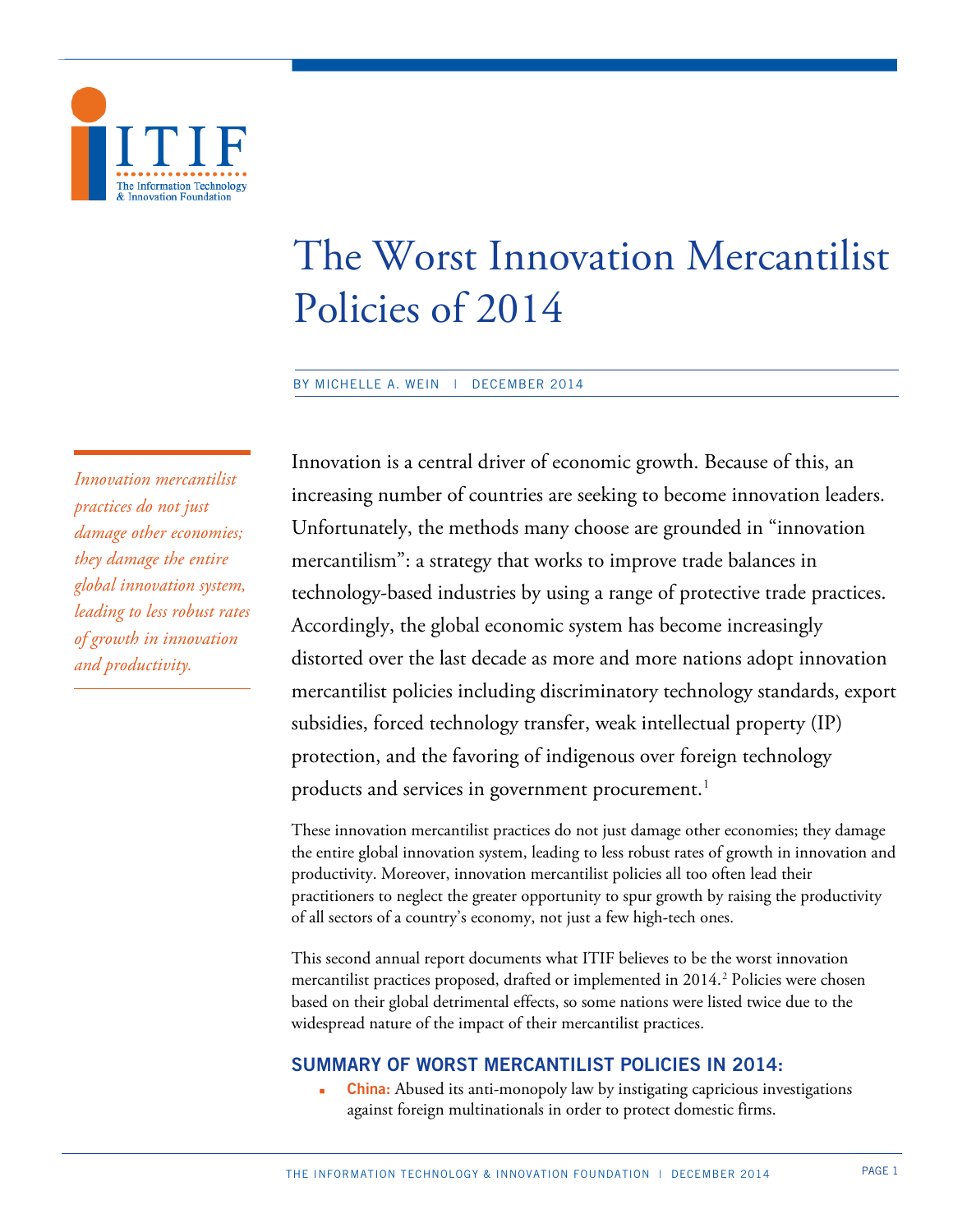- **China:** Threatened the long-term viability of the global solar industry through massive and unfair subsidies to Chinese-owned solar companies.
- **India:** Issued a patent rejection for the cancer drug Abraxane.
- **India:** Introduced new telecommunications equipment tariffs.
- **Indonesia:** Prepared legislation that requires foreign Internet companies to store user data locally.
- **Nigeria:** Proposed "Guidelines for Local ICT Content Development."
- **Russia:** Implemented localization requirements on Internet service companies.
- **Spain:** Passed legislation taxing Internet news aggregators for publishing snippets of articles in search results.

## **THE NATURE OF INNOVATION INDUSTRIES**

In recent years, a growing number of economists have come to see that it is not so much the accumulation of capital but rather innovation that drives countries' long-run economic growth.[3](#page-9-2) Innovation—the implementation of a new or significantly improved product, service, process, business model, or organizational method—has become the central driver of economic well-being and competitiveness for many economies. [4](#page-9-3) Innovation also plays an indispensable role in helping address global challenges, such as developing sustainable sources of food, improving education, combating climate change, meeting the needs of growing and aging populations, and increasing incomes.

But innovation doesn't just fall like manna from heaven. In most cases it requires businesses—and governments—to marshal resources and take risks. What then are the attributes that define these innovative businesses and by definition innovation industries? First, true innovation industries are ones for which the rapid and regular development of new processes, products or services—many of them disruptive in nature—is critical to their competitive advantage. For example, industries such as biotechnology and semiconductors are innovation industries, as their success depends not on making the particular drug or semiconductor cheaper, but on inventing the next-generation one.

Second, the marginal cost of selling the next product or service is significantly below the average cost of producing it in innovation-based industries. The digital content industry (e.g., software, movies, music, books, and video games) is perhaps the most extreme example of this. In some cases it can cost hundreds of millions of dollars to produce the first copy, but additional digital copies can be produced at virtually no cost.

Finally, innovation industries depend more than other industries on intellectual property, particularly on science and technology-based IP. For example, software depends on source code; life sciences on discoveries related to molecular compounds; aerospace on materials and device discoveries; and the content industries on digital copy-written content.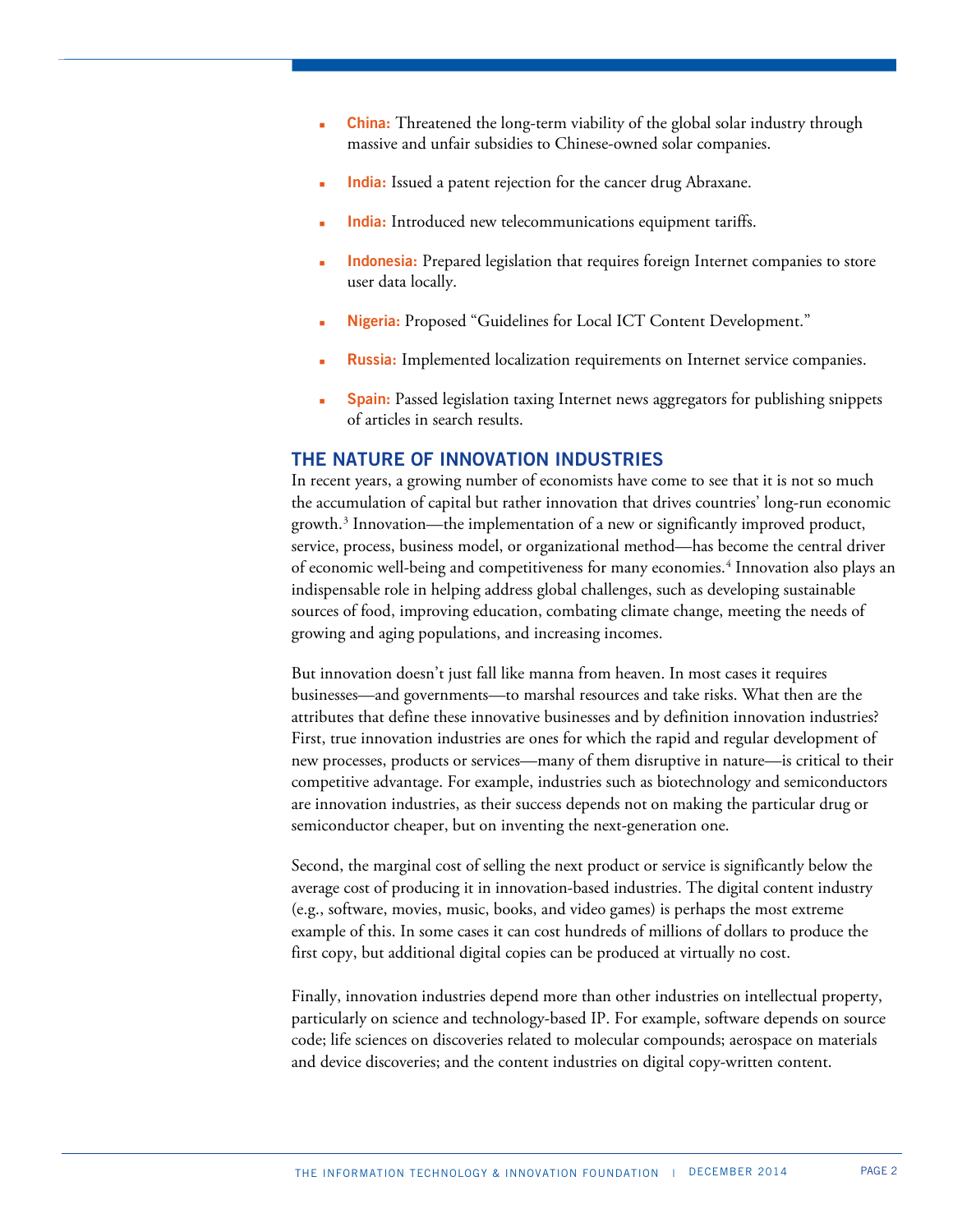As a result, to maximize innovation by innovation industries, the global trading system needs to get three key factors right:

- **1.** Ensuring the largest possible markets: For innovation industries with high fixed costs of design and development but lower marginal costs of production, larger markets are critical; they enable firms to cover those fixed costs so that unit costs can be lower and revenues for reinvestment in the next generation of innovation higher. This is why firms in most innovation industries are global. If they can sell in twenty countries rather than five, expanding their sales by a factor of four, their total costs increase by much less than a factor of four. That's why numerous studies have found a positive effect of the ratio of cash flow to capital stock on the ratio of R&D investment to capital stock.<sup>[5](#page-9-4)</sup> But a host of different innovation mercantilist policies act to limit global market size either at the enterprise or establishment level.
- **2.** Limiting non-market-based competition: Large markets enable firms to sell more. But if larger markets come with larger numbers of competitors, total sales per firm can remain the same or even fall. Conventional wisdom holds that this competition is good for innovation. However, many studies have demonstrated that innovation and competition can be modeled according to an inverted "U" relation, with both too much and too little competition producing less innovation.<sup>[6](#page-9-5)</sup> Some mercantilist policies—including discriminatory government procurement, protected state-owned enterprises, and government bailouts—enable weak firms to enter into or remain in a market, drawing off sales from stronger firms and reducing their ability to reinvest in innovation.
- **3.** Ensuring strong IP protections: Firms in innovation-based industries depend on intangible capital, much of it intellectual property. By raising the private rate of return closer to the social rate of return, intellectual property protection addresses the knowledge-asset incentive problem, allowing inventors to realize economic gain from their inventions, and thus reinvest in the next generation of innovative activities. However, if competitors are able to enter and/or remain in the market because they obtain an innovator's IP at less than the fair market price (either through theft or coerced transfer), they are able to siphon off sales that would otherwise go to innovators. [7](#page-9-6)

It is in this context that innovation mercantilist policies are so damaging, for they not only are growing but they negatively impact the most important sectors of the global economy. The following innovation mercantilist policies are just a sampling of unfair trade practices that nations proposed in 2014 and that the global trading system needs to address as a top priority.

## **China Abuses Its Anti-Monopoly Law to Protect Domestic Firms**

In 2014, China began a surge of anti-monopoly investigations designed to target foreign firms and protect domestic ones.<sup>[8](#page-9-7)</sup> Dozens of foreign enterprises—including U.S. technology firms such as Microsoft and Qualcomm, Korean and Taiwanese LCD screen producers, Japanese ball bearing companies, and American and German car firms such as Chrysler and Volkswagen—are being probed for charging excessive prices, abusing market

*To maximize innovation by innovation industries, the global trading system needs to get three key factors right: 1) ensuring the largest possible markets; 2) limiting nonmarket-based competition; and 3) ensuring strong IP protections.*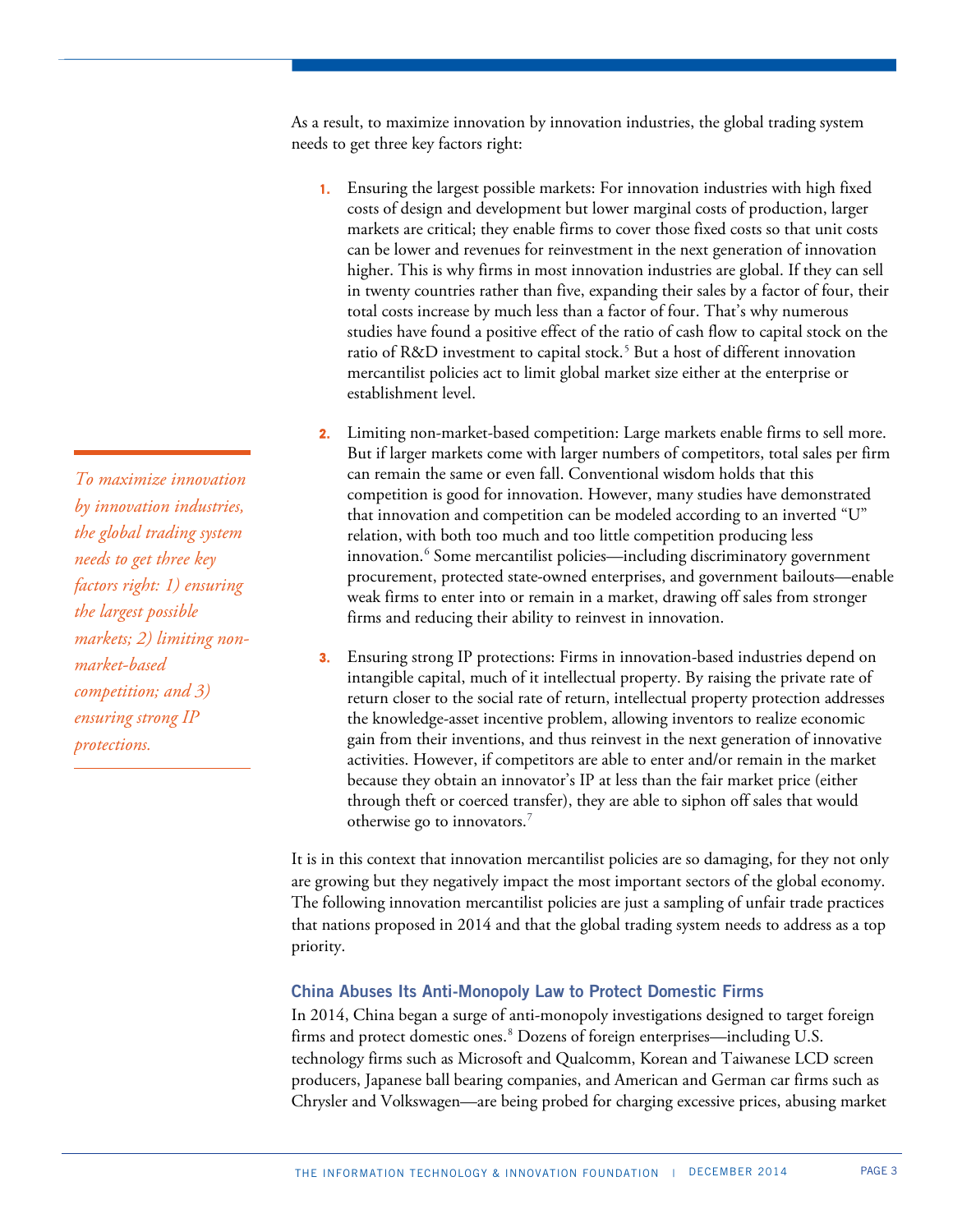position, and creating vertical monopolies[.9](#page-9-8) Indeed, the United States-China Business Council reports that 86 percent of its firms surveyed expressed some level of concern about competition enforcement activities in China.[10](#page-9-9)

China is using its weak rule of law regarding anti-monopoly in order to discriminate against firms from particular foreign countries in potential violation of its World Trade Organization and other commitments. Indeed, as ITIF wrote in *Enough is Enough: Confronting Chinese Innovation Mercantilism*, China's economic strategy consists of both developing and supporting industries that can expand exports and doing this in a way that ensures Chinese-owned firms win.<sup>[11](#page-9-10)</sup> Foreign companies, business associations, and home governments have expressed considerable concern about the way Chinese regulators from bodies such as the National Development and Reform Commission (NDRC) have been gathering evidence, the lack of procedural transparency, and what they perceive as strongarm tactics against corporate executives, legal representatives, and even translators.

These practices damage foreign firms at the expense of domestic ones while balkanizing markets. Making it more difficult for foreign firms to operate in China reduces the possibility for increased global revenues that are necessary for many of these innovative firms to reinvest in the next generation of innovation. In addition, practices such as these are designed to unfairly make China's enterprises more competitive domestically. If the Chinese firms were truly competitive with the foreign ones being targeted, they would not need artificial market restrictions in order to operate.

#### **China Threatens Long-Term Innovation in the Global Solar Industry**

Beginning in earnest in 2009, artificially cheap Chinese solar products flooded both the global and U.S. markets, in turn significantly reducing solar manufacturing in developed nations. For example, China went from exporting very few solar products to the United States before 2009 to shipping 49 percent of the solar panels deployed in America in 2013.[12](#page-9-11) Over 25 U.S. solar manufacturers have gone bankrupt or been forced to lay off workers since China revved up its "green mercantilism."[13](#page-9-12)

Because of this green mercantilism, in 2012, the Department of Commerce levied tariffs on Chinese solar imports.[14](#page-9-13) Throughout 2013 and 2014, however, Chinese solar cell producers exploited a loophole left in these tariffs and outsourced solar cell manufacturing to Taiwan, allowing Chinese solar manufacturers to still export to the United States duty free.[15](#page-9-14) As a result, in 2014, the Department of Commerce made the appropriate decision in choosing to levy new tariffs ranging from 18 percent to 35 percent on Chinese solar imports whose production included third-country assembly incorporating Chinese inputs. [16](#page-9-15) The tariffs are expected to increase the cost of Chinese crystalline solar exports by at least 14 percent, erasing the artificially competitive edge China holds over U.S. manufacturers.<sup>[17](#page-9-16)</sup> Unfortunately, if China continues to hinder solar innovation, the industry may not only be locked into first-generation solar technology, but may also get locked into long-term decline.

The rise of China's solar industry has failed to produce significant innovations in new solar technologies. Rather, it has locked in first-generation crystalline-silicon panels. The top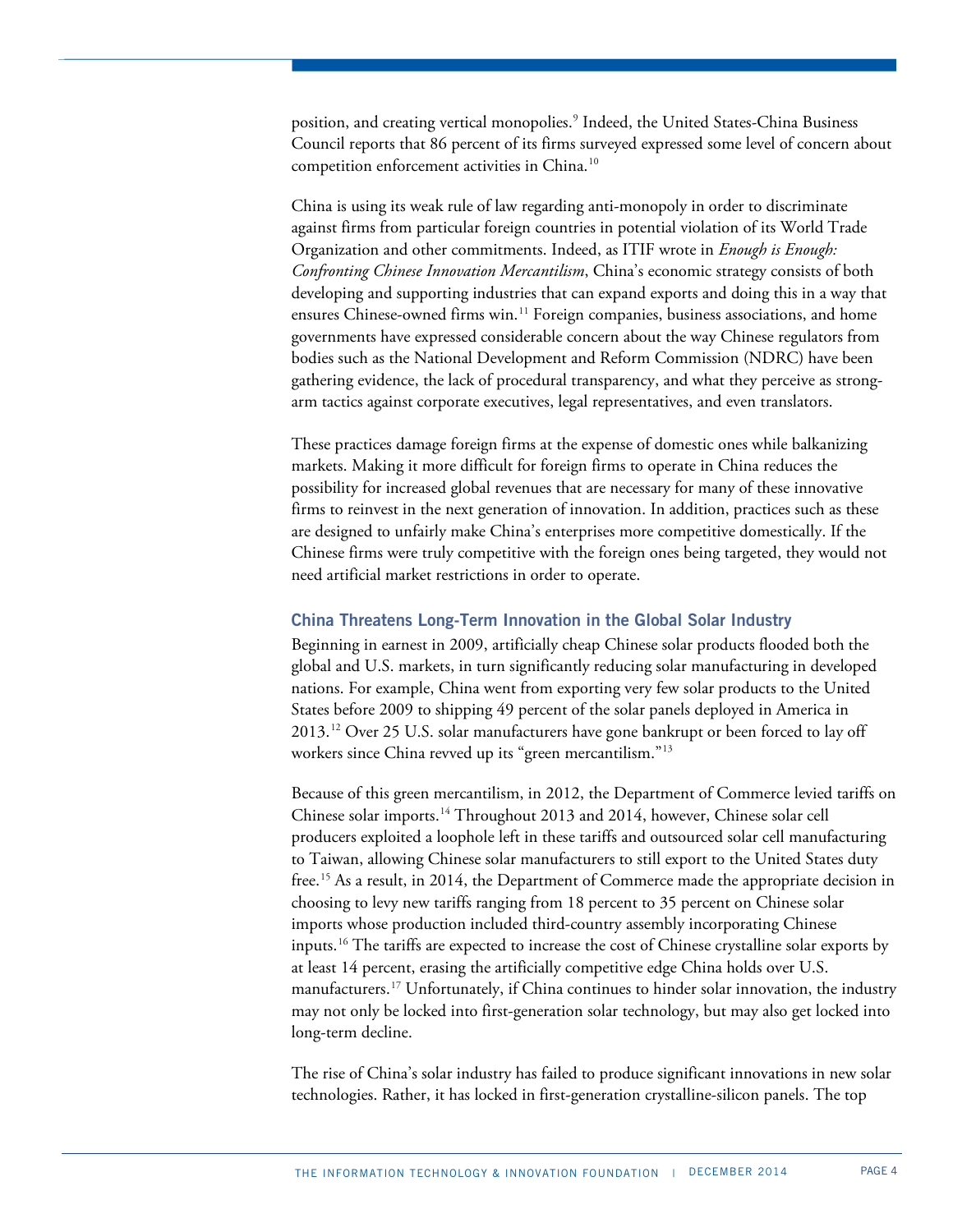seven Chinese solar manufacturers invest, on average, a mere 1.25 percent of sales back into R&D.<sup>[18](#page-9-17)</sup> That's over 16 times less than biotechnology firms, or six times less than electronics firms.<sup>[19](#page-9-18)</sup> The lack of investment shows: Chinese clean energy firms patent  $72$ percent less than U.S. firms, with most of their energy-related patents going toward mature fossil fuel technologies.[20](#page-9-19) China also only produces 0.36 patents in clean energy per million residents, ranking it 41st out of 50 nations studied by the Organization for Economic Cooperation and Development (OECD). [21](#page-9-20) China's actions are artificially propping up domestic companies at the expense of foreign ones. Unfair competition policies such as this enable weaker firms to enter into or remain in a market, draining sales from stronger firms and reducing their options to reinvest in innovation. The United States must continue to aggressively fight this solar trade war with all means necessary. Not taking action is irresponsibly shortsighted and threatens the long-term viability of the global solar industry.<sup>[22](#page-9-21)</sup>

## **India, Once Again, Engages in Patent Rejection**

In 2013, the Indian Supreme Court denied a patent for the cancer drug Glivec as well as revoked a patent for the cancer drug Tykerb, as ITIF wrote in its report *The Indian Economy at a Crossroads*. [23](#page-9-22) Once again, in June 2014, the Indian Patent Office refused a patent for the U.S. firm Abraxis BioSciences' anti-cancer drug Abraxane. This is especially concerning because the drug had been patented in both the United States and Europe for fulfilling the commonly accepted World Trade Organization (WTO) standards of being new, involving an inventive step, and being useful.

One of the main grounds under which the patent was rejected is Section  $3(d)$  of India's patent law, which prohibits grant of patents to new forms of known substances unless it results in enhanced efficacy over the known substance. It is the same provision under which Novartis lost protection on its blockbuster anti-cancer drug Glivec last year. India's Patent Office relied on the decision of the Supreme Court in the landmark Glivec case while hearing the application. The Indian Patent Office's refusal to issue a patent to Abraxane stands in direct contrast with the drug's experience in other nations, including those in most OECD nations.

The ruling provides Indian generic companies with the opportunity to produce the drug themselves. This allows them to earn a profit without incurring the costs of the drug's development, and is tantamount to weak firms drawing off sales from stronger firms, consequently reducing their ability to reinvest in life-saving drug innovation.

Moreover, this decision sets a harmful precedent worldwide regarding the requirements and conditions for receiving a patent. In fact, according to India's 2005 amended patent protection act, pharmaceutical companies have to prove significant clinical efficacy enhancements of their drugs over already-patented compounds. In other words, India makes it more difficult for a drug to receive a patent because it must involve an "inventive step." Most OECD nations do not have this additional requirement of significant clinical efficacy, and instead adhere to the WTO standard of new, non-obvious, and useful. However, India's law, and its application in 2014, may have the effect of limiting the patentability of potentially beneficial innovations. Such innovations would include drugs

*In other words, India makes it more difficult for a drug to receive a patent because it must involve an "inventive step."*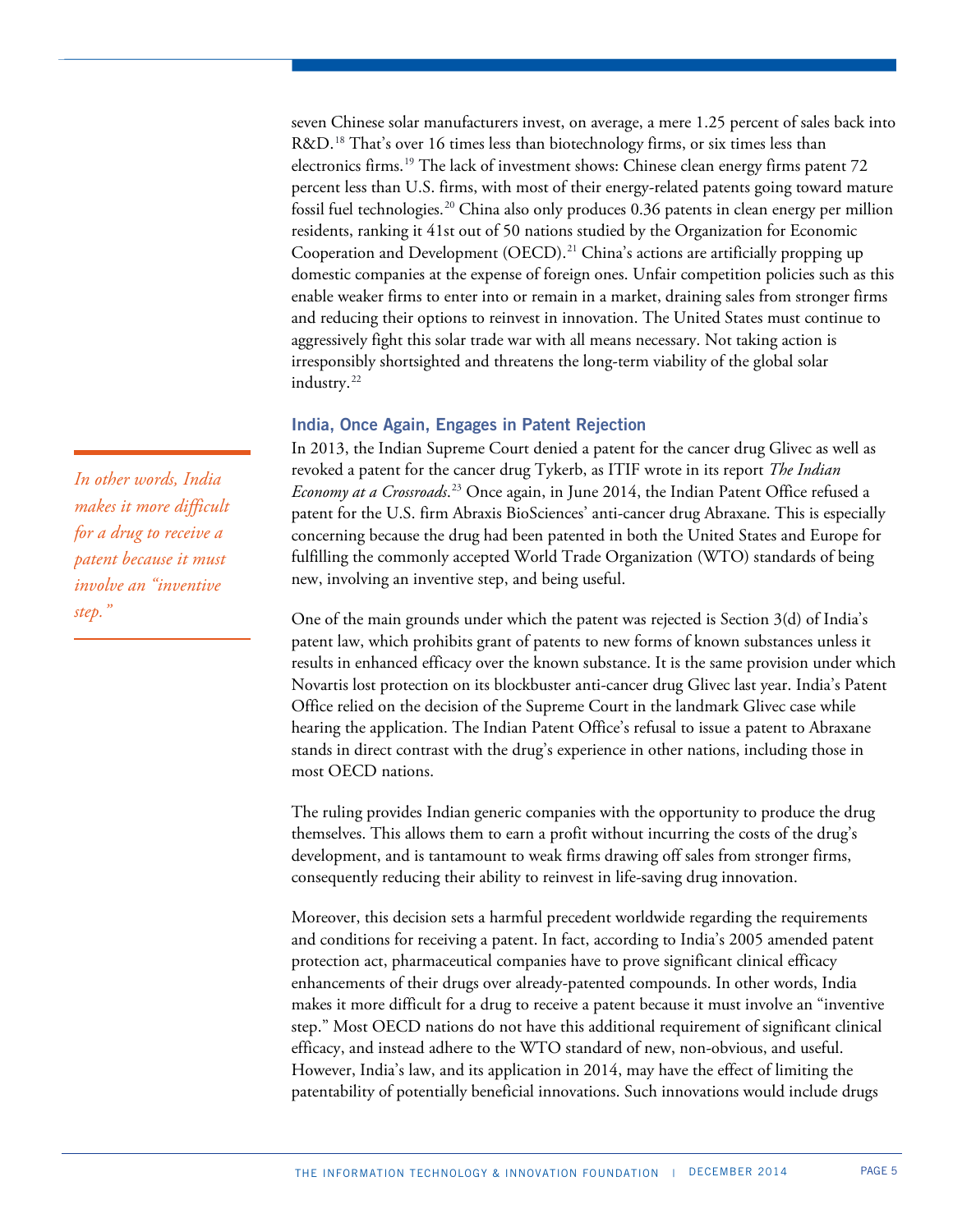with fewer side effects, decreased toxicity, or improved delivery systems. In fact, the decision appears to confirm that India's law creates a special, additional criterion for pharmaceuticals, which could preclude issuance of a patent even if the applicant demonstrates the WTO standard of being new, involving an inventive step, and being capable of industrial application. $^{24}$ 

#### **India Introduces New Telecommunications Product Tariffs**

As part of its first budget in July 2014, the Modi Administration included new import tariffs of 10 percent on a range of telecommunications products, such as long term evolution (LTE) products and Voice over Internet Protocol (VOIP) equipment, despite the fact that India committed to eliminating tariffs on these very telecommunications products when it joined the original Information Technology Agreement (ITA) in 1997.<sup>[25](#page-9-24)</sup>

Unfortunately, this will be particularly harmful for India's economy. As the Indian economists Kaushik and Singh found, for every \$1 of tariffs India imposed on information and communications technology (ICT) products, it suffered a \$1.30 economic loss. $^{26}\rm{The}$  $^{26}\rm{The}$  $^{26}\rm{The}$ tariffs force all ICT-consuming industries in India to acquire more expensive or technologically inferior ICT products.[27](#page-9-26) Among other impacts, this will slow the deployment and adoption of wireline and wireless broadband in India since telecommunications carriers costs will by definition increase.

Thus, India's new higher tariffs on telecommunications products will hurt not just present consumers, but also future ones, as these tariffs will reduce global market size and balkanize production. Consequently, there will be reduced revenues for reinvestment back into the next generation of innovative products. Moreover, by raising costs on key capital goods, such tariffs reduce business and consumer use of these key innovation- and productivityenabling technologies. Hopefully, upon deeper inspection, India's leaders will come to see lowering and/or removing these tariffs as the win-win-win promise it holds for India, other nations (developed and developing alike), and the broader global economy.

## **Indonesia Prepares Legislation That Implements Localization Requirements for Internet Service Companies**

In 2014, Indonesia began considering a policy, the "Draft Regulation with Technical Guidelines for Data Centres," that would require Internet-based companies, such as Google and Facebook, to set up local data storage centers.<sup>[28](#page-9-27)</sup> The Technology and Information Ministry is on the verge of implementing it under the country's Electronic Information and Transactions (ITE) Law.[29](#page-9-28) The regulation specifically envisions the construction of new data centers to hold local user data and stipulates building and architectural requirements for them.

Similar to some of the other policies on this list, this proposed legislation will hinder the expansion of markets for digital trade. Establishment-level barriers, such as Indonesia's possible law, allow foreign firms to access markets, but compel them to locate production facilities in the market. The problem with this is that ICT firms may only need a few data centers globally to operate efficiently, but if nations like Indonesia require local data centers, the cost of providing this service (and the price to consumers) will increase.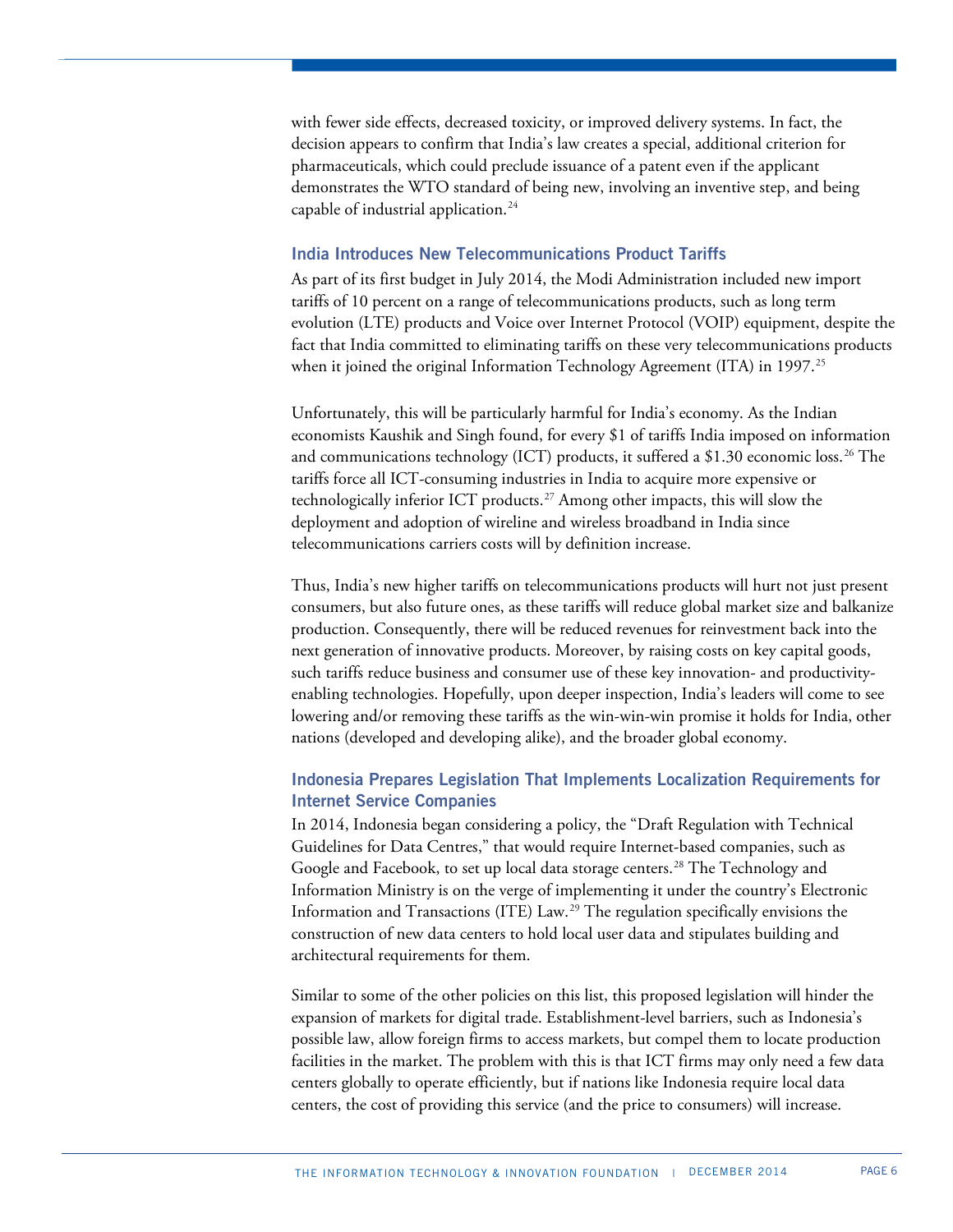## **Nigeria Proposes Guidelines for Localization of ICT Content**

In 2014, the "Guidelines for Nigerian Content Development in Information and Communications Technology (ICT)" went into effect. [30](#page-9-29) Several of the provisions in the Guidelines regard the implementation of procurement restrictions, local content requirements for ICT hardware, the creation of an indigenous development plan, and restrictions on cross-border data flows.

For example, Section 10.1 requires manufacturers to obtain a certification conditioned on assembly of all hardware within Nigeria and furthermore requires "50 percent local content either directly or through outsourcing to local manufacturers" within three years. These conditions will be challenging for many foreign firms to implement given the global nature of their supply and sourcing chains.<sup>[31](#page-9-30)</sup> Section 12.1.3 requires ICT companies to "host all subscriber and consumer data" locally, and Section 14.1.3 calls for all government data to be hosted "locally inside the country."<sup>[32](#page-9-31)</sup> Finally, Section 3.xxvi references "indigenous manpower" as an element of local content, asking companies to prepare a plan for local job creation and human capital development in the ICT sector.

All of the policies referenced—local content requirements, indigenous innovation, and restrictions on cross border data flows—rely on creating excess, inefficient competition, which will prop up domestic technology enterprises at the expense of higher quality and/or more efficient foreign ones. This is by definition true, because if Nigerian ICT providers were in fact providing products of superior value, they would not need these artificial market restrictions. This policy allows weak ICT firms to enter into or remain in a market, siphoning off sales from stronger foreign firms, thereby diminishing their ability to reinvest in innovation.

# **Russia Implements Data Localization Requirements on Internet Service Companies**

On September 24, 2014, the Duma, Russia's lower chamber of Parliament, passed a bill that would force Internet companies such as Google and Facebook to store personal data of Russian users within the country's borders by January 2015.[33](#page-9-32) This initiative is an update to an already passed law that would require local personal data storage by September 2016—in effect, the Russian legislature hopes to move the timeline up. Speaking on the law, the head of the upper chamber of the Russian Parliament stressed that Russian citizens' personal data would be better protected in the territory of Russia, and that the localization requirement is reasonable given recent international developments.<sup>34</sup>

This law is purportedly motivated by, or at least justified on the basis of, privacy concerns. The claim is that if data are required to be kept within a country, either it will be more secure or governments will be better able to prosecute those who violate privacy laws. But neither assertion is true. As ITIF has shown in *The False Promise of Data Nationalism*, data are no more likely to be secure or insecure in Russia than anywhere else in the world. $^{35}$  $^{35}$  $^{35}$ Data breaches can occur anywhere. The second issue, privacy, is just as flawed. The location of servers has absolutely no effect—for good or bad—on privacy, as the local government—Russia, in this case—would still have legal jurisdiction over companies that own the data, regardless of where their data are actually stored.

*ICT firms may only need a few data centers globally, but if nations such as Indonesia require local data centers, the cost of providing this service (and the price to consumers) will increase.*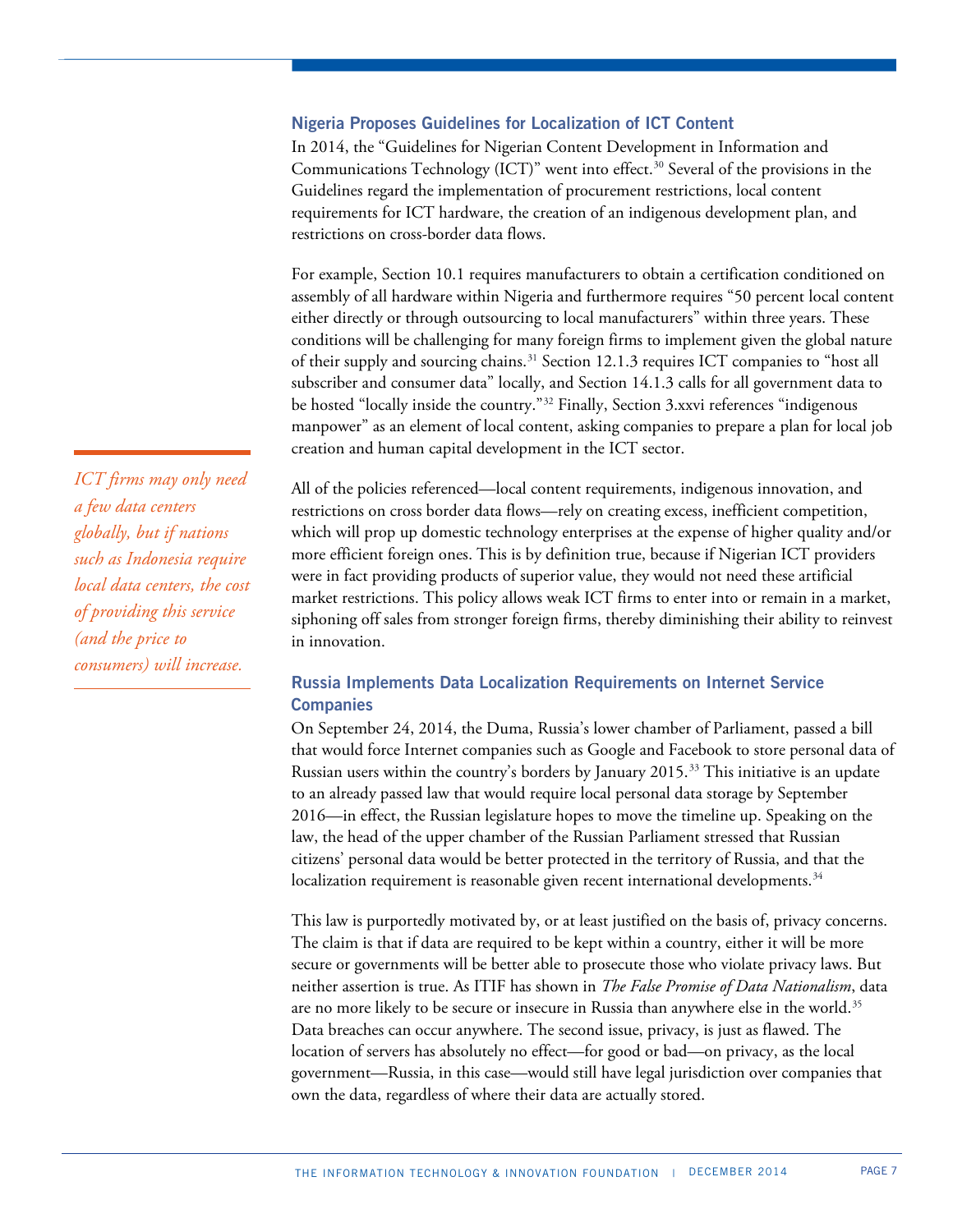## **Spain Passes a Law Taxing Internet News Aggregators**

In July 2014, Spain passed a controversial law known as the "Google Tax," that will force the technology company (and any other company doing news aggregation) to pay newspapers in the country a fee every time it links to their stories.<sup>[36](#page-9-35)</sup> The law is technically known as the Canon AEDE (after the organization representing Spain's largest papers) and states that websites that link to a news article alongside a "meaningful" description will have to pay a fee to the original publisher—a concept that has been the subject of similar, failed, legislation in Germany, Belgium and France.<sup>[37](#page-9-36)</sup> This type of mercantilist policy favors domestic producers (Spanish newspapers) over Internet companies, most of which are foreign.

The Spanish law differs from the other, failed, legislation in certain European countries by making the fee more than an obligation. Rather, it is an "inalienable right," one that overrides any concept of "fair use"—i.e., permitting limited use of copyrighted material without acquiring permission from the rights holders, for use in commentary, search engines or criticism.

Any effective copyright system is about attaining a balance between sharing and innovation and protection; it should prohibit outright theft and piracy but at the same time provide some safe harbor for legitimate digital providers. An example of such a system that generally gets the balance mostly right is the U.S. Digital Millennium Copyright Act (DMCA). Under the DMCA the United States provides safe harbors limiting copyright liability, which help to ensure that legitimate providers of user-generated content sites, cloud computing, and a host of other Internet-related services firms that act responsibly, can thrive online.<sup>[38](#page-9-37)</sup> Using copyright law solely to subsidize domestic firms by taxing foreign firms is clearly mercantilist in nature.

## **LOOKING AHEAD TO 2015**

We can't know with any certainty what practices will be on the *2015 Worst Innovation Mercantilist* list. But we can be sure the list will be a robust one. And in all likelihood, Europe will be on it in 2015. One of the more concerning policy trends of 2014, though not yet implemented in legislative form, was the rise of anti-U.S.-IT sentiment in the European Union. As Juliet Garside writes in *The Guardian*, "Brussels and Berlin are mobilizing to defend … the digital environment of Europe's inhabitants; their enemies are the Silicon Valley corporations that seek to dominate it."[39](#page-9-38)

In Germany, economy minister Sigmar Gabriel called Amazon, Apple, Facebook, and Google examples of "brutal information capitalism," saying Europe must act now to protect itself. "Either we defend our freedom and change our policies, or we become digitally hypnotized subjects of a digital rulership," Gabriel warned in a passionate call to action published by the *Frankfurter Allgemeine*. [40](#page-9-39)

Like the Russian law above, these ideas are purportedly motivated by privacy concerns. Mathias Döpfner, the CEO of the German media group Axel Springer, wrote in an open letter to Google executive chairman Eric Schmidt, "Google is sitting on the entire current data trove of humanity like the giant Fáfner in The Ring of the Nibelung".[41](#page-9-40) As stated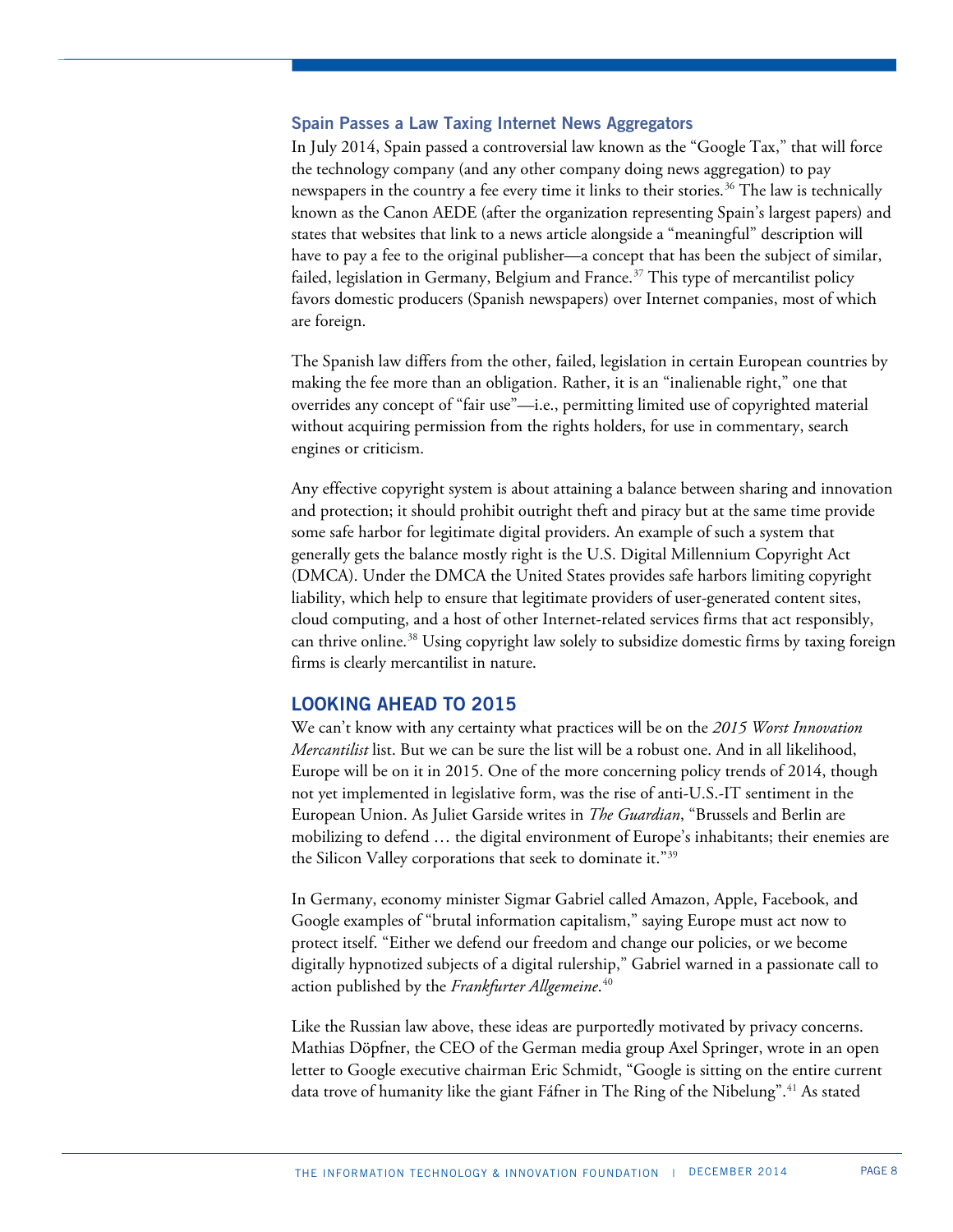above, data are no more likely to be secure or insecure in the European Union than anywhere else in the world. [42](#page-9-41) Data breaches can occur anywhere. The location of servers has absolutely no effect—for good or bad—on privacy, as locals government would still have legal jurisdiction over companies who own the data, regardless of where their data are actually stored.

If the global trade system is to maximize innovation, all nations should strongly advocate for the correct policies. Meanwhile, in France, thoughts abound about taxing the collection of personal data by Internet companies, according to a report from January 2013.<sup>[43](#page-9-42)</sup> And several prominent Internet policy thinkers are endorsing the proposal. According to French commentator Félix Treguer, "it's also the case that the digital economy is fast becoming a very large part of the global economy, yet France's tax system, and other countries' tax system, are not adapted to this. In this sense I think it's legitimate that France is asking itself how it can tax more of the profitable digital activity taking place in France."<sup>[44](#page-9-43)</sup> And there are many who believe that Jean-Claude Juncker, the former Luxembourg prime minister who has just been elected as the next president of the European Commission despite vocal opposition from David Cameron—is out to make an example of Google to show that his administration is defending Europe from the U.S. digital overlords. $^{45}$  $^{45}$  $^{45}$ Ultimately, if Europe continues to go down this anti-American populist path, Europe will likely appear on ITIF's 2015 iteration of the "Worst Innovation Mercantilist Policies of the Year" report.

## **CONCLUSION**

As innovation and trade policy have become increasingly intertwined, openness to trade characterized by open market access and receptivity to foreign direct investment—has become a bedrock pillar of effective global innovation policy. But all too often, countries are electing to pursue mercantilist, trade-distorting, beggar-thy-neighbor approaches instead of implementing productivity- and innovation-enhancing policies.<sup>[46](#page-9-45)</sup>

The global trading system has the potential to be the most innovation-empowering it has ever been in its history. However, the threat posed by innovation mercantilism is not going away any time soon. Indeed, all nations should strongly advocate for the correct policies so that the global trading system can maximize innovation. These include eliminating all tariffs on trade in high-tech products; curtailing non-tariff trade barriers; strengthening digital trade; encouraging market-based competition; and protecting intellectual property. In doing this, countries will not only enable robust innovation-enhancing trade and investment, they will forge an alliance against mercantilist practices to demonstrate continued commitment to the principles of free and fair trade.

*If the global trade system is to maximize innovation, all nations should strongly advocate for the correct policies.*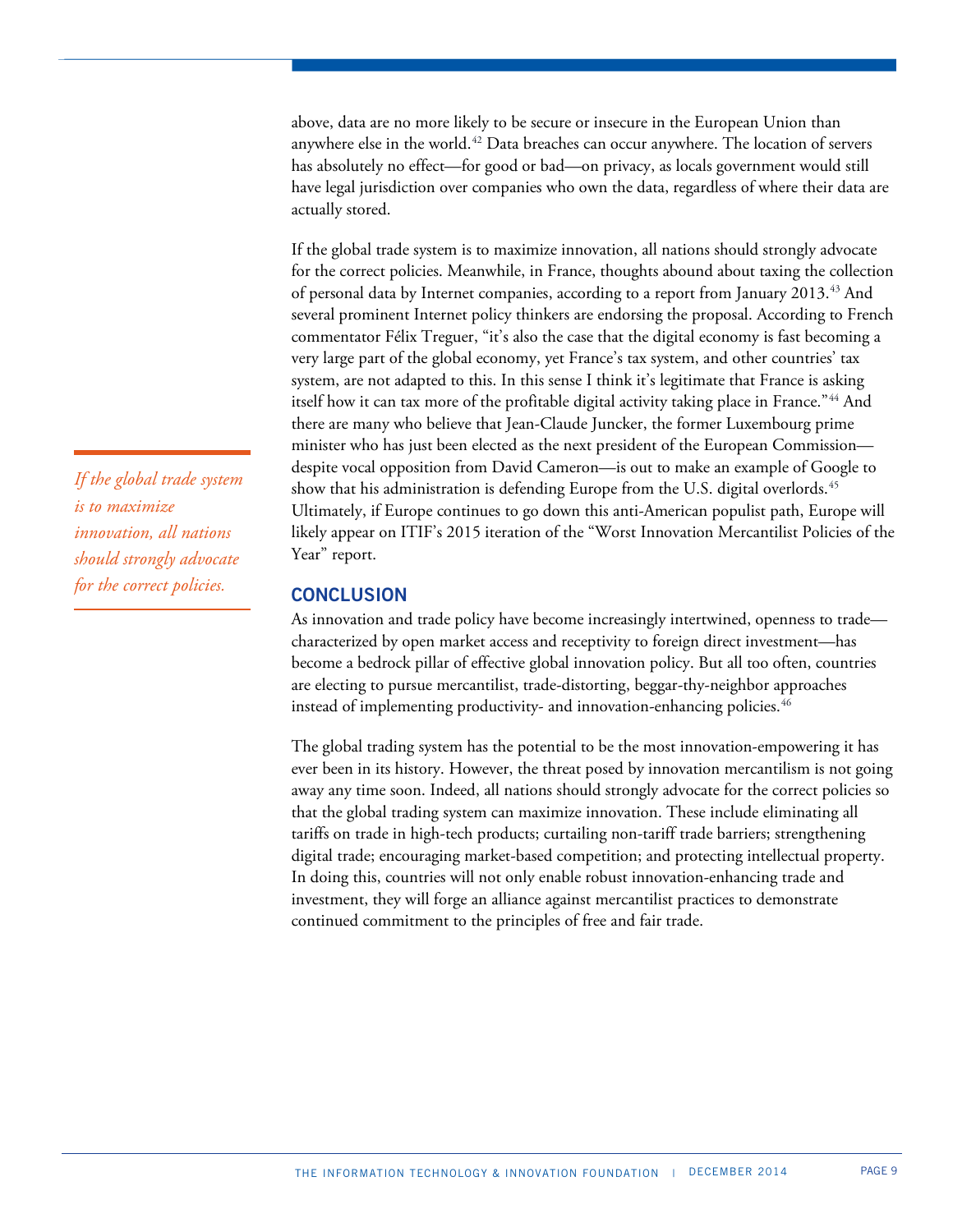## <span id="page-9-23"></span>**ENDNOTES**

 $\overline{a}$ 

- <span id="page-9-24"></span><span id="page-9-0"></span>1. Jacob Lundberg, "The triumph of global capitalism" (The Adam Smith Institute, February 17, 2012), http://www.adamsmith.org/research/articles/the-triumph-of-global-capitalism.
- <span id="page-9-1"></span>2. Michelle A. Wein and Stephen J. Ezell, *The 10 Worst Innovation Mercantilist Policies of 201*3 (ITIF 2013), http://www2.itif.org/2014-ten-worst-innovation-mercantilist-policies.pdf.
- <span id="page-9-25"></span><span id="page-9-2"></span>3. Elhanan Helpman, *The Mystery of Economic Growth* (Cambridge, MA: Belknap Press, 2004).
- <span id="page-9-3"></span>4. Robert D. Atkinson and Stephen J. Ezell, *Innovation Economics: The Race for Global Advantage* (New Haven, CT: Yale University Press, 2012), 213.
- <span id="page-9-27"></span><span id="page-9-26"></span><span id="page-9-4"></span>5. Bronwyn H. Hall, "Investment and research and development at the firm level: Does the Source of Financing Matter?," *NBER Working Paper* no. 4096 (1992); Lorne Switzer, "The determinants of industrial R&D: A Funds Flow Simultaneous Equation Approach," *Review of Economics and Statistics* 66, no. 1 (1984): 163-168; Cited in George Symeonidis, "Innovation, Firm Size and Market Structure: Schumpeterian Hypotheses and Some New Themes," *OECD Economic Department Working Paper* no. 161 (1996).
- <span id="page-9-29"></span><span id="page-9-28"></span><span id="page-9-5"></span>6. For a review of studies, see: Michelle Wein and Stephen Ezell, *How to Craft an Innovation-Maximizing T-TIP* (ITIF, October 2013), http://www2.itif.org/2013-innovation-maximizing-ttip-agreement.pdf.
- <span id="page-9-6"></span>7. For digital economy industries, it is important to ensure a balanced protection of IP that reflects sharing and innovation and protection.
- <span id="page-9-7"></span>8. Robert Atkinson, "High-tech harassment," *The Hill*, August 8, 2014, http://thehill.com/blogs/punditsblog/technology/214613-high-tech-harassment.
- <span id="page-9-31"></span><span id="page-9-30"></span><span id="page-9-8"></span>9. Jean-Marc Blanchard, "Distrust About China's Antitrust Campaign," *The Diplomat*, September 28, 2014, http://thediplomat.com/2014/09/distrust-about-chinas-antitrust-campaign/.
- <span id="page-9-32"></span><span id="page-9-9"></span>10. U.S.-China Business Council, *Competition Policy and Enforcement in China* (USCBC, September 2014), https://www.uschina.org/sites/default/files/AML%202014%20Report%20FINAL\_0.pdf.
- <span id="page-9-33"></span><span id="page-9-10"></span>11. Robert D. Atkinson, *Enough is Enough: Confronting Chinese Innovation Mercantilism* (ITIF, February 2012), http://www2.itif.org/2012-enough-enough-chinese-mercantilism.pdf.
- <span id="page-9-34"></span><span id="page-9-11"></span>12. Maria Gallucci, "Chinese Solar Companies, Unfazed by 2012 Tariffs, Could Take a Hit From Latest Penalties," *International Business Times*, June 4, 2014, http://www.ibtimes.com/chinese-solar-companiesunfazed-2012-tariffs-could-take-hit-latest-penalties-1594457.
- <span id="page-9-35"></span><span id="page-9-12"></span>13. Matthew Stepp and Michelle Wein, "U.S.-China solar trade dispute: Short-term profit vs. long-term viability," *The Hill*, July 24, 2014, http://thehill.com/blogs/pundits-blog/international/213126-us-chinasolar-trade-dispute-short-term-profit-vs-long-term.
- <span id="page-9-36"></span><span id="page-9-13"></span>14. International Trade Administration, "Fact Sheet: Commerce Preliminarily Finds Countervailable Subsidization of Imports of Certain Crystalline Silicon Photovoltaic Products from the People's Republic of China" (U.S. Department of Commerce, 2014), http://enforcement.trade.gov/download/factsheets/factsheet-prc-crystalline-silicon-photovoltaic-prodcvd-prelim-060314.pdf.
- <span id="page-9-37"></span><span id="page-9-14"></span>15. Matthew Stepp and Michelle Wein, "U.S.-China solar trade dispute: Short-term profit vs. long-term viability."
- <span id="page-9-15"></span>16. International Trade Administration, "Fact Sheet: Commerce Preliminarily Finds Countervailable Subsidization of Imports."
- <span id="page-9-38"></span><span id="page-9-16"></span>17. Ucilia Wang, "Report: U.S. Trade Dispute Will Inflict Pains on Chinese Solar Manufacturers," *Forbes*, June 19, 2014, http://www.forbes.com/sites/uciliawang/2014/06/19/report-u-s-trade-dispute-will-inflictpains-on-chinese-solar-manufacturers/.
- <span id="page-9-39"></span><span id="page-9-17"></span>18. Luis Bettencourt et al., *Determinants of the Pace of Global Innovation in Energy Technologies* (PLOS One, October 2013), http://www.plosone.org/article/info:doi/10.1371/journal.pone.0067864.
- <span id="page-9-41"></span><span id="page-9-40"></span><span id="page-9-18"></span>19. Ibid.
- <span id="page-9-42"></span><span id="page-9-19"></span>20. Ibid.
- <span id="page-9-43"></span><span id="page-9-20"></span>21. OECD, OECD Patent Database (Patents by country and technology fields (total); accessed June 4, 2012).
- <span id="page-9-45"></span><span id="page-9-44"></span><span id="page-9-21"></span>22. Matthew Stepp and Michelle Wein, "U.S.-China solar trade dispute: Short-term profit vs. long-term viability."
- <span id="page-9-22"></span>23. Stephen J. Ezell and Robert D. Atkinson, *The Indian Economy at a Crossroads* (ITIF, April 2014), 26-28, http://www2.itif.org/2014-indian-economy-at-crossroads.pdf.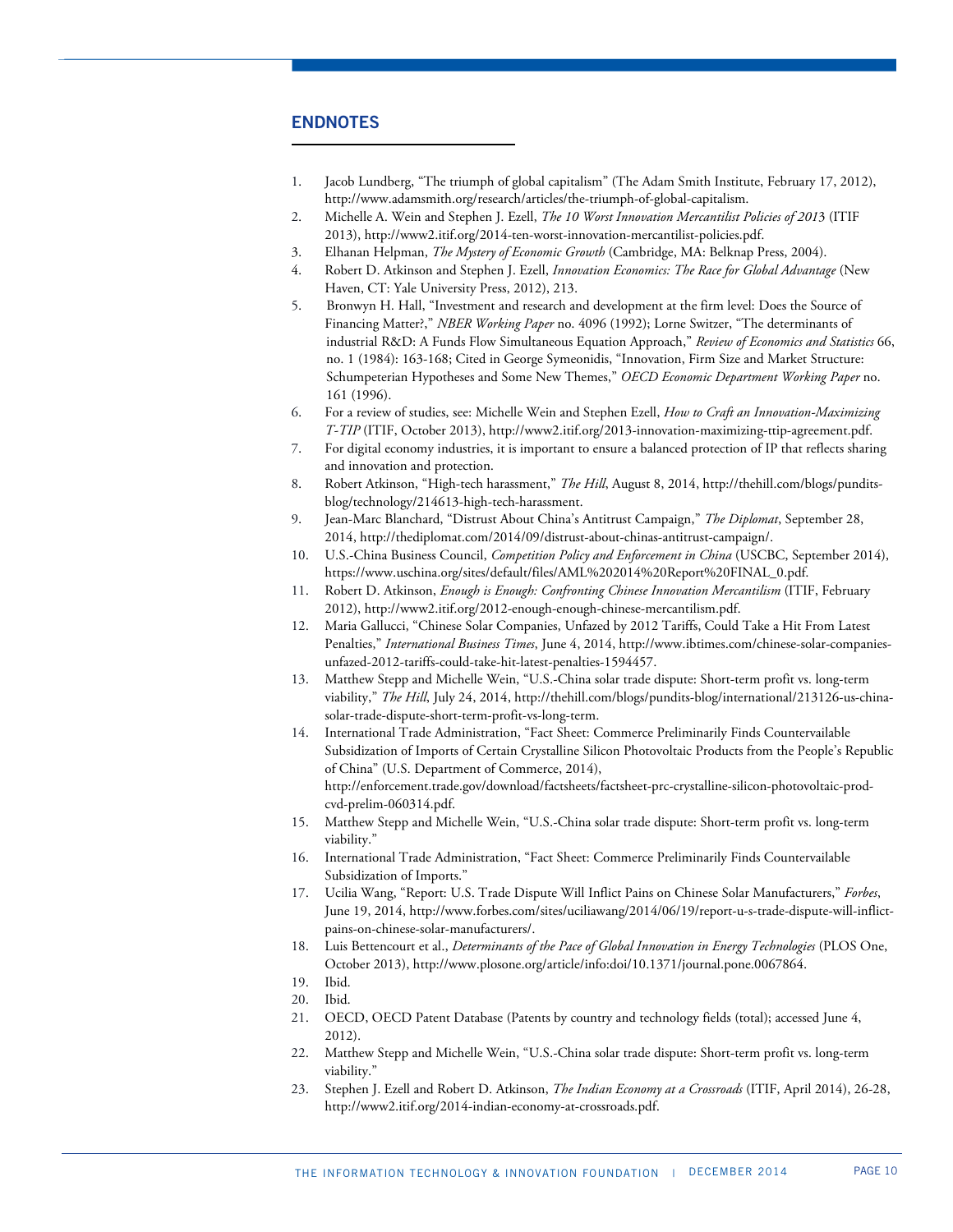- 24. United States Trade Representative's Office, *2013 Special 301 Repor*t (USTR, 2013), http://www.ustr.gov/sites/default/files/05012013%202013%20Special%20301%20Report.pdf.
- 25. Christopher Moore, "Breaking Down Barriers is Key to Building Up India's ICT Industry," *Shopfloor,*  October 28, 2014, http://www.shopfloor.org/2014/10/breaking-down-barriers-is-key-to-building-upindias-ict-industry/32385.
- 26. P.D. Kaushik and Nirvikar Singh, "Information Technology and Broad-Based Development: Preliminary Lessons from North India" (working paper no. 522, UC Santa Cruz Economics, July 2002), http://papers.ssrn.com/sol3/papers.cfm?abstract\_id=344830.
- 27. Stephen J. Ezell, *The Benefits of ITA Expansion for Developing Count*ries (ITIF, December 2012), http://www2.itif.org/2012-benefits-ita-developing-countries.pdf.
- 28. Matthias Bauer et al., *The Costs of Data Localization: Friendly Fire on Economic Recovery* (ECIPE, March 2014), http://www.ecipe.org/media/publication\_pdfs/OCC32014\_\_1.pdf.
- 29. Eli Sugarman, "How Emerging Markets' Internet Policies Are Undermining Their Economic Recovery," *Forbes*, February 12, 2014, http://www.forbes.com/sites/elisugarman/2014/02/12/how-emergingmarkets-internet-policies-are-undermining-their-economic-recovery/.
- 30. Federal Ministry of Communication Technology, "Guidelines for Nigerian Content Development in Information and Communications Technology (ICT)" (Ministry of Communication Technology, 2013),

http://www.nitda.gov.ng/documents/Guidelines%20on%20Nigerian%20Content%20Developmenet%2 0in%20ICT%20updated%20on%2012062014.pdf.

31. Ibid.

1

- 32 . Ibid.
- 33. Paul Sonne and Olga Razumovskaya, "Russia Steps Up New Law to Control Foreign Internet Companies," *Wall Street Journal*, September 24, 2014, http://online.wsj.com/articles/russia-steps-upnew-law-to-control-foreign-internet-companies-1411574920.
- 34. Bret Cohen et al., "Data Privacy Alert: Insights from the Russian Data Protection Authority's conference on personal data protection" (Hogan Lovells, November 7, 2014), http://ehoganlovells.com/rv/ff001b5cb92f669a460c760697419726b12d31af.
- 35. Daniel Castro, *The False Promise of Data Nationalism* (ITIF, December 2013),
	- http://www.itif.org/publications/false-promise-data-nationalism.
- 36. James Vincent, "Spain's 'Google Tax': will charging companies to link to articles help or hurt newspapers?," *The Independent*, August 19, 2014, http://www.independent.co.uk/life-style/gadgets-andtech/news/spains-google-tax-will-charging-companies-to-link-to-articles-help-or-hurt-newspapers-9679248.html.
- 37. Ibid.
- 38. In contrast, the German regime could give too much protection to content holders, at least with regard to the case of news aggregators. There is an ongoing dispute between much of the European Union (EU) and news search engines such as Google and Yahoo News. Draft laws would charge these news aggregators, and others, remuneration for displaying snippets of copyrighted content (usually found to fall under the fair use doctrine in the United States) because European media companies are being hit by a recession as advertising spending has plunged.
- 39. Juliette Garside, "From Google to Amazon: EU goes to war against power of US digital giants," *The Guardian,* July 2014, http://www.theguardian.com/technology/2014/jul/06/google-amazon-europe-goesto-war-power-digital-giants.
- 40. Ibid.
- 41. Ibid.
- 42. Daniel Castro, *The False Promise of Data Nationalism*.
- 43. Jacob Albert, "France wants to tax data mining, and it's not a bad idea," *Quartz,* January 22, 2013, http://qz.com/45764/france-wants-to-tax-data-mining-and-its-not-a-bad-idea/.
- 44. Ibid.
- 45. Juliette Garside, "From Google to Amazon."
- 46. Stephen Ezell, Robert Atkinson, and Michelle Wein, *Localization Barriers to Trade: Threat to the Global Innovation Economy* (ITIF, September 2013), http://www2.itif.org/2013-localization-barriers-totrade.pdf.